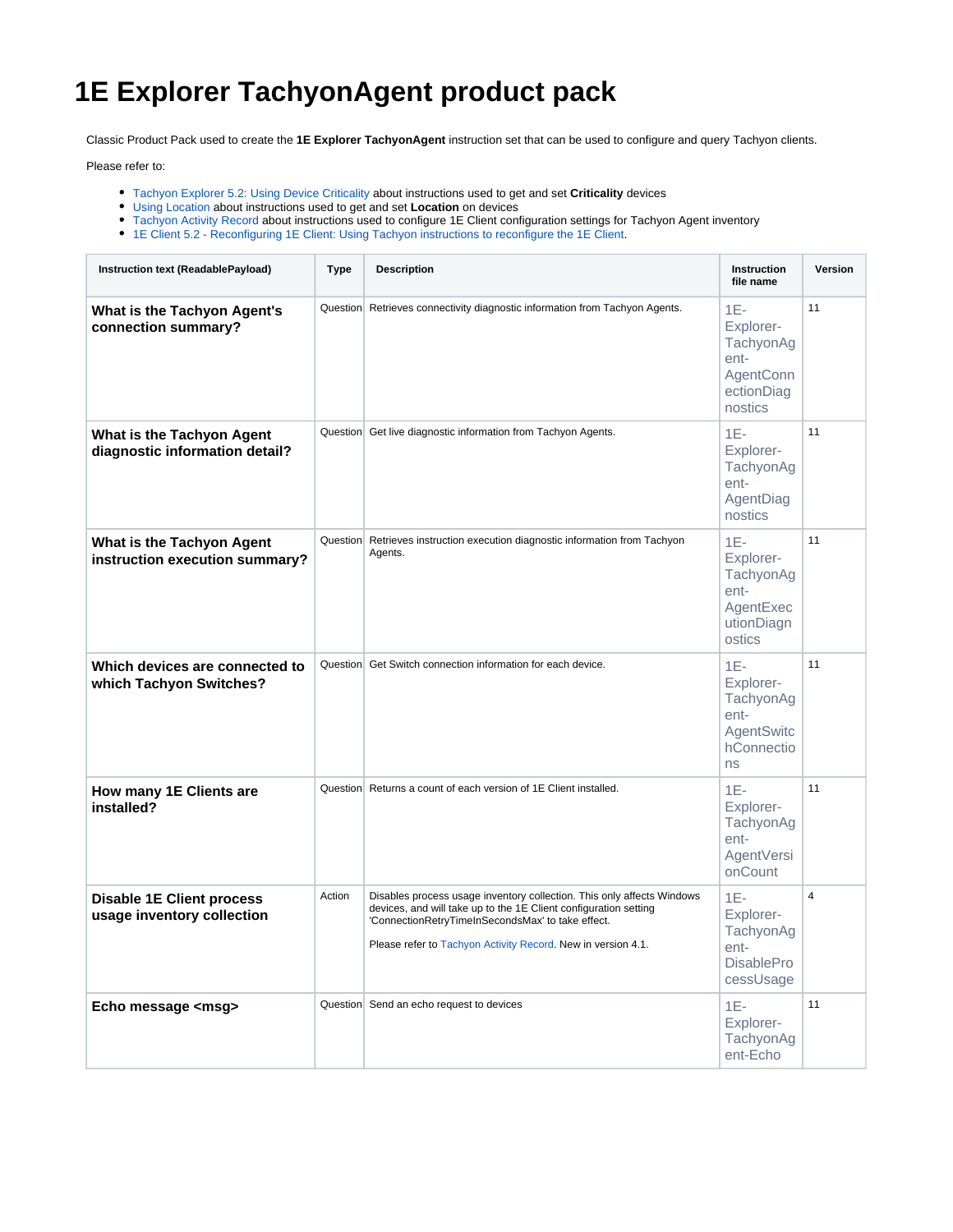<span id="page-1-0"></span>

| <b>Enable 1E Client process usage</b><br>inventory collection                                                                                                                                                                              | Action   | Enables process usage inventory collection. This only affects Windows<br>devices, and will take up to the 1E Client configuration setting<br>'ConnectionRetryTimeInSecondsMax' to take effect.<br>Please refer to Tachyon Activity Record.                                                                                                                                                                                                                                                                                                                                                                                                                                                                                                                                                         | $1E -$<br>Explorer-<br>TachyonAg<br>ent-<br>EnableProc<br>essUsage                       | $\overline{4}$ |
|--------------------------------------------------------------------------------------------------------------------------------------------------------------------------------------------------------------------------------------------|----------|----------------------------------------------------------------------------------------------------------------------------------------------------------------------------------------------------------------------------------------------------------------------------------------------------------------------------------------------------------------------------------------------------------------------------------------------------------------------------------------------------------------------------------------------------------------------------------------------------------------------------------------------------------------------------------------------------------------------------------------------------------------------------------------------------|------------------------------------------------------------------------------------------|----------------|
| What are the modules and<br>providers reported by the 1E<br><b>Client Extensibility Update?</b>                                                                                                                                            |          | Question Get a list of modules and providers registered with each 1E Client.                                                                                                                                                                                                                                                                                                                                                                                                                                                                                                                                                                                                                                                                                                                       | $1E -$<br>Explorer-<br>TachyonAg<br>ent-<br>Extensibility                                | 11             |
| What are the 1E Client settings?                                                                                                                                                                                                           |          | Question Returns values of settings configured on the 1E Client. This instruction<br>makes use of a PowerShell script and will only work on Windows devices.<br>Uses getConfig.ps1 script to get the following subset of configuration<br>settings for the Tachyon client:<br>• AuthenticationPolicy<br>• BackgroundChannelUrl<br>• ConnectionKeepaliveTimeInSecondsMax<br>• ConnectionKeepaliveTimeInSecondsMin<br>• ConnectionRetryTimeInSecondsMax<br>• ConnectionRetryTimeInSecondsMin<br>• ConnectionTimeout<br>• CRLChecks<br>• CRLTimeoutInSeconds<br>• DefaultStaggerRangeSeconds<br>EnablePayloadCompression<br>٠<br>LoggingLevel<br>٠<br>NomadContentDownloadEnabled<br>NomadContentDownloadTimeoutSecs<br>٠<br>Switch<br>٠<br>WorkerThreads<br>Please refer to Tachyon client settings. | $1E -$<br>Explorer-<br>TachyonAg<br>ent-<br>GetAgentC<br>onfigValues                     | 14             |
| <b>What 1E Client Windows</b><br>settings are configured for<br>historical data collection for the<br><source/> capture source?                                                                                                            | Question | Return the 1E Client configuration settings for Tachyon Agent inventory.<br>The 1E Client configuration settings are read to determine if a supplied<br>inventory source is enabled or disabled. Allowable inventory sources are<br>DNS, Process, Software and TCP. Response speed will be affected by<br>the 1E Client setting 'DefaultStaggerRangeSeconds'. Windows devices<br>only.<br>Uses getInventoryConfig.ps1 script.<br>Please refer to Tachyon Activity Record.                                                                                                                                                                                                                                                                                                                          | $1E-$<br>Explorer-<br>TachyonAg<br>ent-<br>GetAgentHi<br>storicData<br>CaptureCo<br>nfig | 15             |
| What is the criticality of my<br>devices?                                                                                                                                                                                                  | Question | Retrieves the criticality of a device.                                                                                                                                                                                                                                                                                                                                                                                                                                                                                                                                                                                                                                                                                                                                                             | $1E-$<br>Explorer-<br>TachyonAg<br>ent-<br>GetCriticality                                | 4              |
| Get the location of my devices                                                                                                                                                                                                             | Question | Gets the location of a device. This instruction retrieves the device static<br>location information.                                                                                                                                                                                                                                                                                                                                                                                                                                                                                                                                                                                                                                                                                               | $1E -$<br>Explorer-<br>TachyonAg<br>ent-<br>GetLocation                                  | $\overline{4}$ |
| What are the statistics for<br>previously executed<br>instructions?                                                                                                                                                                        |          | Question Returns statistics for previously executed instructions.                                                                                                                                                                                                                                                                                                                                                                                                                                                                                                                                                                                                                                                                                                                                  | $1E-$<br>Explorer-<br>TachyonAg<br>ent-<br>Instruction<br><b>Statistics</b>              | 11             |
| <b>Trigger client reinstallation for</b><br>targeted devices using<br><clientversion> supplying<br/>switch name of <switch> and a<br/>background channel url of<br/><backgroundchannelurl></backgroundchannelurl></switch></clientversion> | Action   | Triggers 1E Client uninstallation followed by an installation via scheduled<br>task for targeted devices. Will use the existing switch and port information<br>(3.0 and above). Only supported on Windows. Uses installers uploaded<br>to the 1E Client installer page within Configuration under the Settings app.<br>Uses TachyonAgentReinstallation.ps1 script.                                                                                                                                                                                                                                                                                                                                                                                                                                 | $1E -$<br>Explorer-<br>TachyonAg<br>ent-<br>Reinstallati<br>onOfAgent                    | 27             |